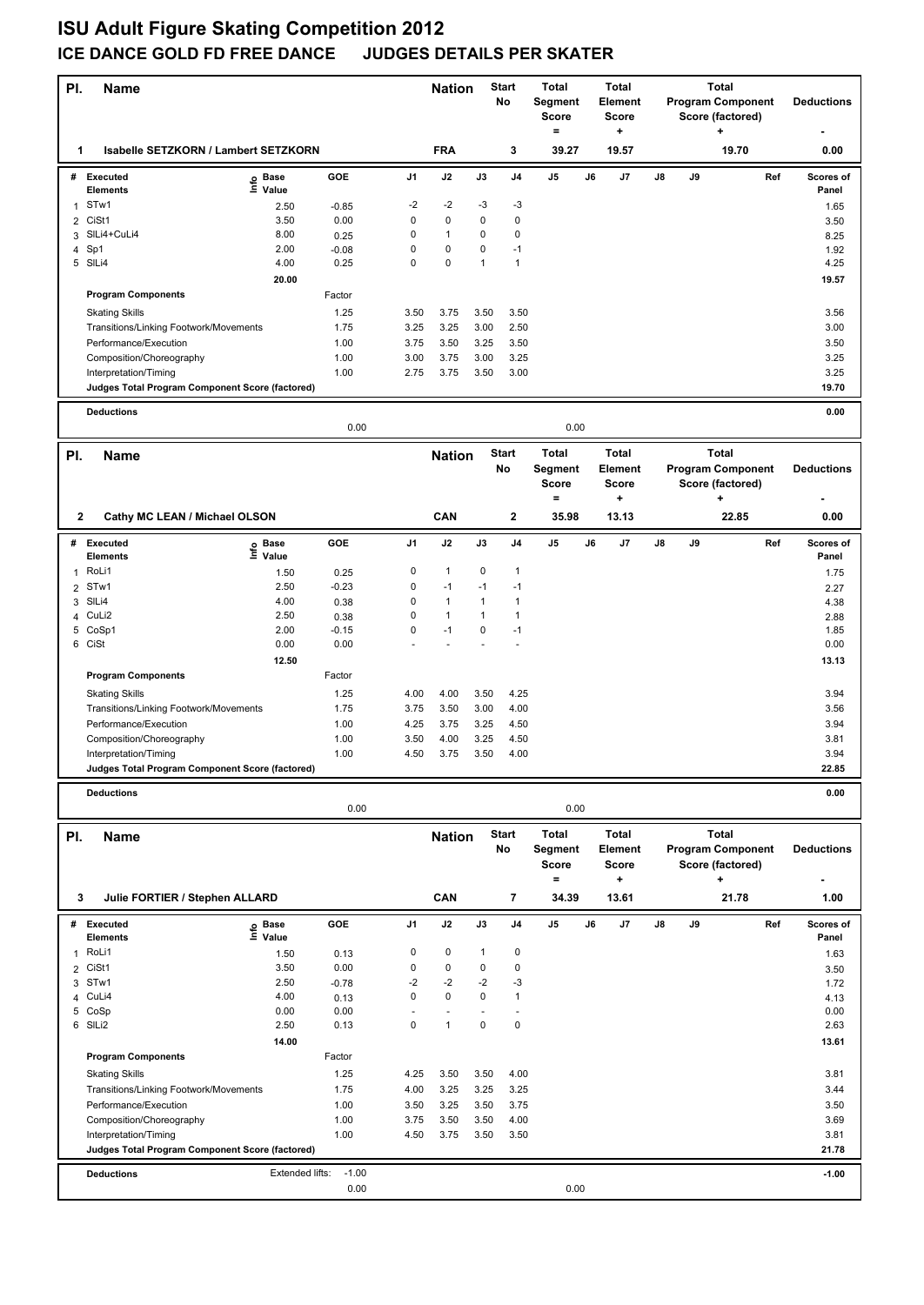## **ISU Adult Figure Skating Competition 2012 ICE DANCE GOLD FD FREE DANCE JUDGES DETAILS PER SKATER**

| PI.          | Name                                            |                   |         |                | <b>Nation</b> |        | <b>Start</b><br>No       | Total<br>Segment<br><b>Score</b><br>$\qquad \qquad =$     |    | Total<br><b>Element</b><br><b>Score</b><br>÷  |    |    | <b>Total</b><br><b>Program Component</b><br>Score (factored)<br>٠ |     | <b>Deductions</b>  |
|--------------|-------------------------------------------------|-------------------|---------|----------------|---------------|--------|--------------------------|-----------------------------------------------------------|----|-----------------------------------------------|----|----|-------------------------------------------------------------------|-----|--------------------|
| 4            | Elisabeth WEISER / Karl HAFNER                  |                   |         |                | <b>AUT</b>    |        | 6                        | 33.32                                                     |    | 15.90                                         |    |    | 17.42                                                             |     | 0.00               |
|              | # Executed<br><b>Elements</b>                   | e Base<br>⊑ Value | GOE     | J1             | J2            | J3     | J4                       | J <sub>5</sub>                                            | J6 | J7                                            | J8 | J9 |                                                                   | Ref | Scores of<br>Panel |
|              | 1 STw1                                          | 2.50              | $-0.60$ | $-1$           | -2            | $-2$   | $-2$                     |                                                           |    |                                               |    |    |                                                                   |     | 1.90               |
| 2            | SILi3                                           | 3.50              | 0.00    | 0              | $\mathbf{1}$  | 0      | $-1$                     |                                                           |    |                                               |    |    |                                                                   |     | 3.50               |
| 3            | CiSt                                            | 0.00              | 0.00    | ä,             | $\sim$        |        | ÷,                       |                                                           |    |                                               |    |    |                                                                   |     | 0.00               |
| 4            | SILi4+CuLi4                                     | 8.00              | $-0.25$ | 0              | 0             | 0      | $-1$                     |                                                           |    |                                               |    |    |                                                                   |     | 7.75               |
|              | 5 CoSp2                                         | 3.00              | $-0.25$ | 0              | 0             | $-1$   | $-1$                     |                                                           |    |                                               |    |    |                                                                   |     | 2.75               |
|              |                                                 | 17.00             |         |                |               |        |                          |                                                           |    |                                               |    |    |                                                                   |     | 15.90              |
|              | <b>Program Components</b>                       |                   | Factor  |                |               |        |                          |                                                           |    |                                               |    |    |                                                                   |     |                    |
|              | <b>Skating Skills</b>                           |                   | 1.25    | 3.75           | 3.25          | 3.25   | 2.00                     |                                                           |    |                                               |    |    |                                                                   |     | 3.06               |
|              | Transitions/Linking Footwork/Movements          |                   | 1.75    | 4.00           | 3.00          | 2.25   | 1.50                     |                                                           |    |                                               |    |    |                                                                   |     | 2.69               |
|              | Performance/Execution                           |                   | 1.00    | 4.25           | 3.50          | 2.50   | 2.25                     |                                                           |    |                                               |    |    |                                                                   |     | 3.13               |
|              | Composition/Choreography                        |                   | 1.00    | 3.50           | 3.50          | 2.50   | 2.25                     |                                                           |    |                                               |    |    |                                                                   |     | 2.94               |
|              | Interpretation/Timing                           |                   | 1.00    | 4.50           | 2.75          | 2.50   | 1.50                     |                                                           |    |                                               |    |    |                                                                   |     | 2.81               |
|              | Judges Total Program Component Score (factored) |                   |         |                |               |        |                          |                                                           |    |                                               |    |    |                                                                   |     | 17.42              |
|              | <b>Deductions</b>                               |                   |         |                |               |        |                          |                                                           |    |                                               |    |    |                                                                   |     | 0.00               |
|              |                                                 |                   | 0.00    |                |               |        |                          | 0.00                                                      |    |                                               |    |    |                                                                   |     |                    |
| PI.          | <b>Name</b>                                     |                   |         |                | <b>Nation</b> |        | Start<br>No              | Total<br>Segment<br><b>Score</b><br>$\equiv$              |    | Total<br><b>Element</b><br><b>Score</b><br>۰. |    |    | <b>Total</b><br><b>Program Component</b><br>Score (factored)<br>÷ |     | <b>Deductions</b>  |
| 5            | Patricia ARNOLD / David ARNOLD                  |                   |         |                | <b>GBR</b>    |        | 4                        | 32.21                                                     |    | 9.37                                          |    |    | 22.84                                                             |     | 0.00               |
| #            | <b>Executed</b>                                 | Base              | GOE     | J <sub>1</sub> | J2            | J3     | J4                       | J5                                                        | J6 | J7                                            | J8 | J9 |                                                                   | Ref | Scores of          |
|              | <b>Elements</b>                                 | o Base<br>⊆ Value |         |                |               |        |                          |                                                           |    |                                               |    |    |                                                                   |     | Panel              |
| $\mathbf{1}$ | SILi1                                           | 1.50              | 0.25    | 0              | 0             | 1      | 1                        |                                                           |    |                                               |    |    |                                                                   |     | 1.75               |
| 2            | STw <sub>2</sub>                                | 4.00              | $-0.88$ | $-2$           | $-1$          | $-2$   | $-2$                     |                                                           |    |                                               |    |    |                                                                   |     | 3.12               |
| 3            | CoSp                                            | 0.00              | 0.00    | $\sim$         | $\sim$        | $\sim$ | $\overline{\phantom{a}}$ |                                                           |    |                                               |    |    |                                                                   |     | 0.00               |
| 4            | RoLi1                                           | 1.50              | 0.00    | 0              | 0             | 0      | 0                        |                                                           |    |                                               |    |    |                                                                   |     | 1.50               |
| 5            | CiSt1                                           | 3.50              | $-0.50$ | $-1$           | $-1$          | $-1$   | $-1$                     |                                                           |    |                                               |    |    |                                                                   |     | 3.00               |
|              | 6 SILi1*                                        | 0.00              | 0.00    |                |               |        |                          |                                                           |    |                                               |    |    |                                                                   |     | 0.00               |
|              |                                                 | 10.50             |         |                |               |        |                          |                                                           |    |                                               |    |    |                                                                   |     | 9.37               |
|              | <b>Program Components</b>                       |                   | Factor  |                |               |        |                          |                                                           |    |                                               |    |    |                                                                   |     |                    |
|              | <b>Skating Skills</b>                           |                   | 1.25    | 4.00           | 3.50          | 3.75   | 4.50                     |                                                           |    |                                               |    |    |                                                                   |     | 3.94               |
|              | Transitions/Linking Footwork/Movements          |                   | 1.75    | 4.25           | 3.25          | 3.50   | 3.75                     |                                                           |    |                                               |    |    |                                                                   |     | 3.69               |
|              | Performance/Execution                           |                   | 1.00    | 3.50           | 3.25          | 3.50   | 4.25                     |                                                           |    |                                               |    |    |                                                                   |     | 3.63               |
|              | Composition/Choreography                        |                   | 1.00    | 4.50           | 3.75          | 3.25   | 4.25                     |                                                           |    |                                               |    |    |                                                                   |     | 3.94               |
|              | Interpretation/Timing                           |                   | 1.00    | 4.75           | 3.50          | 3.25   | 4.00                     |                                                           |    |                                               |    |    |                                                                   |     | 3.88               |
|              | Judges Total Program Component Score (factored) |                   |         |                |               |        |                          |                                                           |    |                                               |    |    |                                                                   |     | 22.84              |
|              | <b>Deductions</b>                               |                   |         |                |               |        |                          |                                                           |    |                                               |    |    |                                                                   |     | 0.00               |
|              | * Invalid element                               |                   | 0.00    |                |               |        |                          | 0.00                                                      |    |                                               |    |    |                                                                   |     |                    |
|              |                                                 |                   |         |                |               |        |                          |                                                           |    |                                               |    |    |                                                                   |     |                    |
| PI.          | Name                                            |                   |         |                | <b>Nation</b> |        | <b>Start</b><br>No       | <b>Total</b><br>Segment<br><b>Score</b><br>$\blacksquare$ |    | <b>Total</b><br>Element<br>Score<br>٠.        |    |    | <b>Total</b><br><b>Program Component</b><br>Score (factored)<br>٠ |     | <b>Deductions</b>  |
| 6            | Anne JANNIN / Nicolas VERITE                    |                   |         |                | <b>FRA</b>    |        | 5                        | 29.19                                                     |    | 9.82                                          |    |    | 19.37                                                             |     | 0.00               |
|              | # Executed<br>Elements                          | e Base<br>⊆ Value | GOE     | J1             | J2            | J3     | J4                       | J <sub>5</sub>                                            | J6 | J7                                            | J8 | J9 |                                                                   | Ref | Scores of<br>Panel |
| 1            | STw1                                            | 2.50              | $-0.68$ | $-1$           | -2            | -2     | -3                       |                                                           |    |                                               |    |    |                                                                   |     | 1.82               |
| 2            | SeLi3                                           | 7.00              | $-0.50$ | 0              | 0             | 0      | $-2$                     |                                                           |    |                                               |    |    |                                                                   |     | 6.50               |
|              | 3 CiSt                                          | 0.00              | 0.00    |                | $\sim$        |        | $\ddot{\phantom{1}}$     |                                                           |    |                                               |    |    |                                                                   |     | 0.00               |
| 4            | CoSp                                            | 0.00              | 0.00    |                |               |        |                          |                                                           |    |                                               |    |    |                                                                   |     | 0.00               |
|              | 5 RoLi1                                         | 1.50              | 0.00    | 0              | 0             | 0      | $\mathbf 0$              |                                                           |    |                                               |    |    |                                                                   |     | 1.50               |
|              |                                                 | 11.00             |         |                |               |        |                          |                                                           |    |                                               |    |    |                                                                   |     | 9.82               |
|              | <b>Program Components</b>                       |                   | Factor  |                |               |        |                          |                                                           |    |                                               |    |    |                                                                   |     |                    |
|              | <b>Skating Skills</b>                           |                   | 1.25    | 4.00           | 3.75          | 3.25   | 3.25                     |                                                           |    |                                               |    |    |                                                                   |     | 3.56               |
|              | Transitions/Linking Footwork/Movements          |                   | 1.75    | 4.25           | 3.25          | 2.75   | 2.25                     |                                                           |    |                                               |    |    |                                                                   |     | 3.13               |
|              | Performance/Execution                           |                   | 1.00    | 3.00           | 3.25          | 3.00   | 2.75                     |                                                           |    |                                               |    |    |                                                                   |     | 3.00               |
|              | Composition/Choreography                        |                   | 1.00    | 3.75           | 3.50          | 2.75   | 3.25                     |                                                           |    |                                               |    |    |                                                                   |     | 3.31               |
|              | Interpretation/Timing                           |                   | 1.00    | 3.50           | 3.50          | 3.00   | 2.50                     |                                                           |    |                                               |    |    |                                                                   |     | 3.13               |
|              | Judges Total Program Component Score (factored) |                   |         |                |               |        |                          |                                                           |    |                                               |    |    |                                                                   |     | 19.37              |

**Deductions 0.00** 0.00 0.00